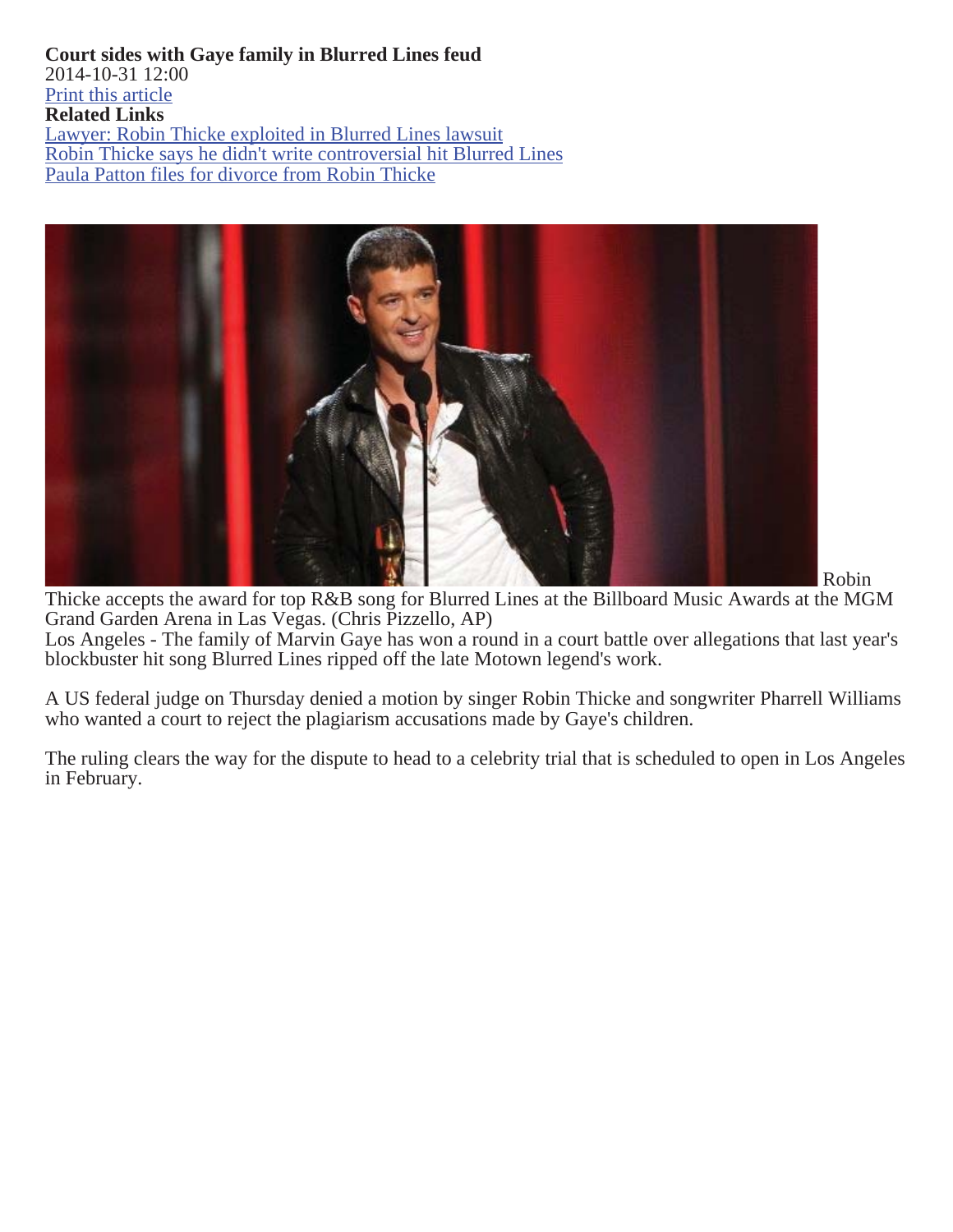

The Gaye estate says that Blurred Lines copied elements of the singer's 1976 track Got to Give It Up.

The two sides brought in music experts who dissected the songs' structures to debate the merits of the claim.

"Defendants have made a sufficient showing that elements of Blurred Lines may be substantially similar to protected, original elements of Got to Give It Up," ruled Judge John Kronstadt of the US District Court for Central California.

"Genuine issues of material fact are present as to the extrinsic similarity of the works. The intrinsic similarity of the works is a jury question," he wrote.

Blurred Lines was already controversial.

The song contains the refrain "I hate these blurred lines/ I know you want it" and has been condemned by critics who say the lyrics refer to the issue of sexual consent.

The video features naked women parading before Thicke.